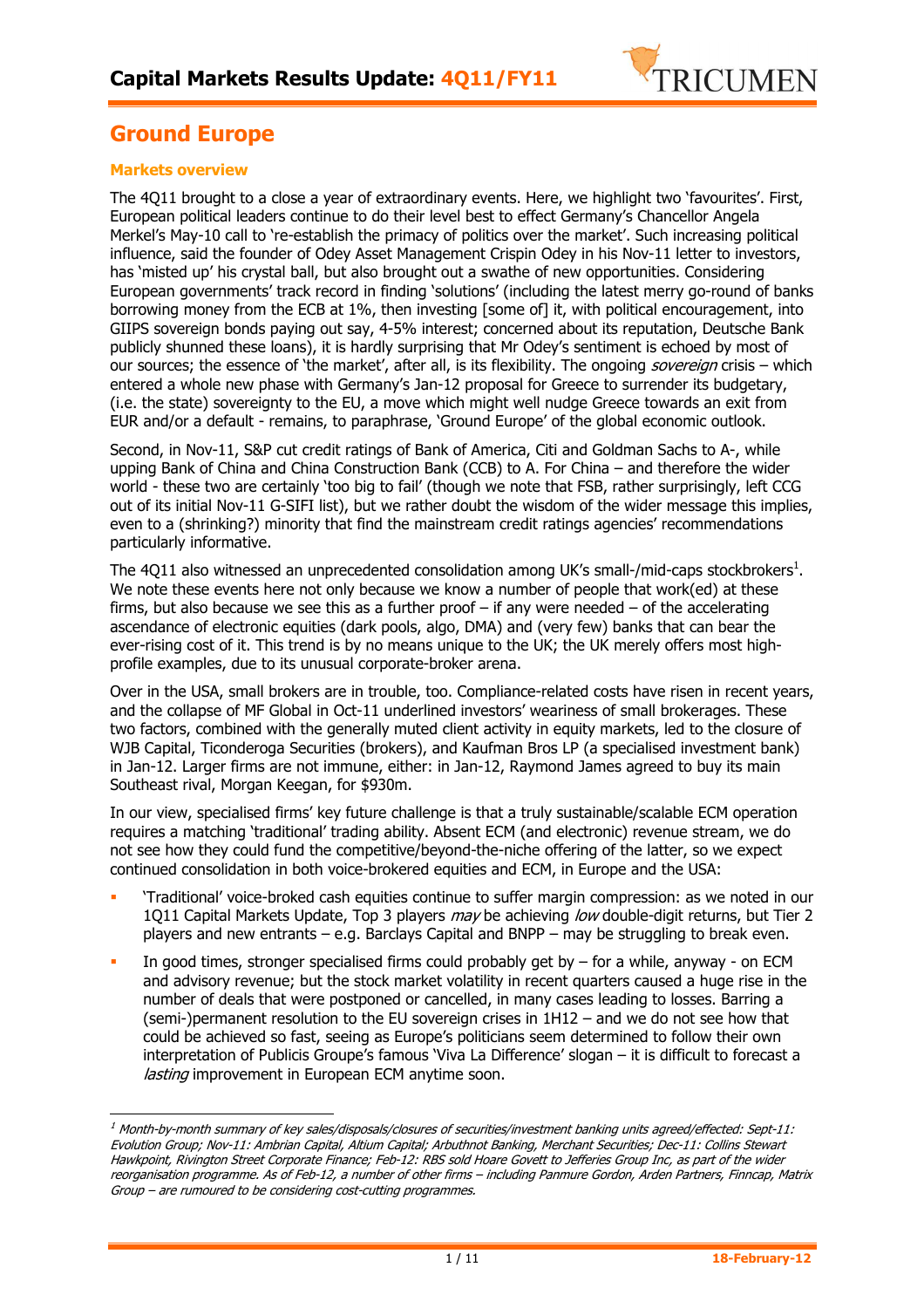

Primary fees were mixed in 4Q11. At the global level, the leading competitors – i.e. the banks in this report plus regional/products specialists – saw M&A volumes continuing a decline that started in 2Q11, though anecdotal evidence suggests banks were able to arrest some of the decline in fees charged. ECM continues to suffer from volatile markets and – in places - low stock valuations: 4Q11 volumes and estimated fees were in-line with the very weak 3Q11, down by about 70% y/y for the Top 10 global competitors, according to Thompson Reuters. Following a reasonably steady 4Q10-3Q11 period, DCM sub-investment grade bond *and* syndicated lending volumes declined both sequentially and relative to 4Q10; we also note that securitisation failed to sustain the promising momentum seen in late 2010 and early 2011. Highlights:

- The 2012 M&A global outlook appears positive. European valuations are attractive at end-2011, one commentator put MSCI Europe Index P/E at below 11x reported earnings – and EUR has been rather depressed relative to the basket of other main currencies in 2H11. The combination of these two factors should attract interest from Asian and the US corporations, not least because they are sitting on a proverbial mountain of cash: \$5tr+ just for companies in MSCI World Index, estimated Bloomberg in Dec-11. Thus far, these supportive factors have been overshadowed by the lack of *any* sign of a lasting resolution to the ongoing European macro crisis, though some specialised areas – e.g. spin-offs – saw accelerated activity. Barring a second strong recession in Europe – or despite of it, if the 'crisis fatigue' becomes the 'new normal' - we expect a (slight?) recovery in USA and the Far East M&A volumes, and corporates from both regions looking for European acquisitions.
- Similarly, we hear that European and the US funds (including hedge funds) investing in converts saw healthy AuM inflows in 2011. Judging by the paucity of primary issuance in 2011, we imagine a lot of specialised converts investors (including hedge funds) have considerable amount of cash ready for investment.
- The 'sub-investment grade' DCM may well be the most visible 'Ground Europe' territory. Leveraged loans issuance hit new lows in 4Q11; and high-yield bonds remained depressed, barely above the weak 3Q11. Investors generally deserted leveraged assets, with some specialised funds in both Europe and the USA reportedly suffering 30%+ redemptions in 2H11; corporate defaults may be declining but the possibility of a renewed recession caused by European macro crisis removed the risk appetite. Not surprisingly, prospective corporate issuers looked at the terms of a few leveraged deals completed in 3Q11 and decided to stay away, if at all possible. On the sell side, there are signs that Eurozone banks – led by French banks, probably Europe's most exposed to GIIPS debt – are losing the market share gained during the original 'credit crunch'.

In secondary markets, as 2011 drew to a close, investors remained focused on avoiding losses - rather than chasing profits – to the general benefit of 'safe haven' and liquid assets. Barring a sudden improvement in Western economies' (especially EU) outlook, we do not expect a significant change here. By extension, we retain our long-held view that capital markets *profits* from export-dependent BRICs (not to mention smaller emerging economies/regions) will not fulfil lofty expectations of some of 'our' global banks, Citi and UBS being the most high-profile examples.

Equity markets in Europe and the USA saw a small year-end rally, as we predicted in our 3Q11 Results Update: STOXX Europe 600, S&P 500, FTSE All-World APAC ex-Japan all gained handsomely in 4Q11, with the former two advancing in Dec-11. The gains extended into the new year, too: in Jan-12, the MSCI All-World Country Index added nearly 6% (including dividends, the most in nearly a decade), outpacing every other asset class. Market observers generally put the Jan-12 rally down to the improved macro outlook; notwithstanding attractive valuations and stay-low interest rates, we side with those that expect a bumpy ride ahead (at best), as we cannot see how European governments could put in place a lasting solution during 1H12.

The regulatory/political factors may also weigh in. For example, in recent past, Europe severely restricted 'short-sellers' activity (see 2Q11 and 3Q11 Results Update), and both Europe and the USA curtailed (or, rather, will curtail, as soon as they finalise the scope/definition of) prop trading. In our view, political interference – often excessively populist and therefore rarely predictable - increases the likelihood that the only sustained capital markets investment in Europe will, ultimately, come from 'long-only' funds. To politicians, these funds may be a preferred option over 'speculators'; but longonly funds, by definition, are unlikely to commit until there are signs of macro stability.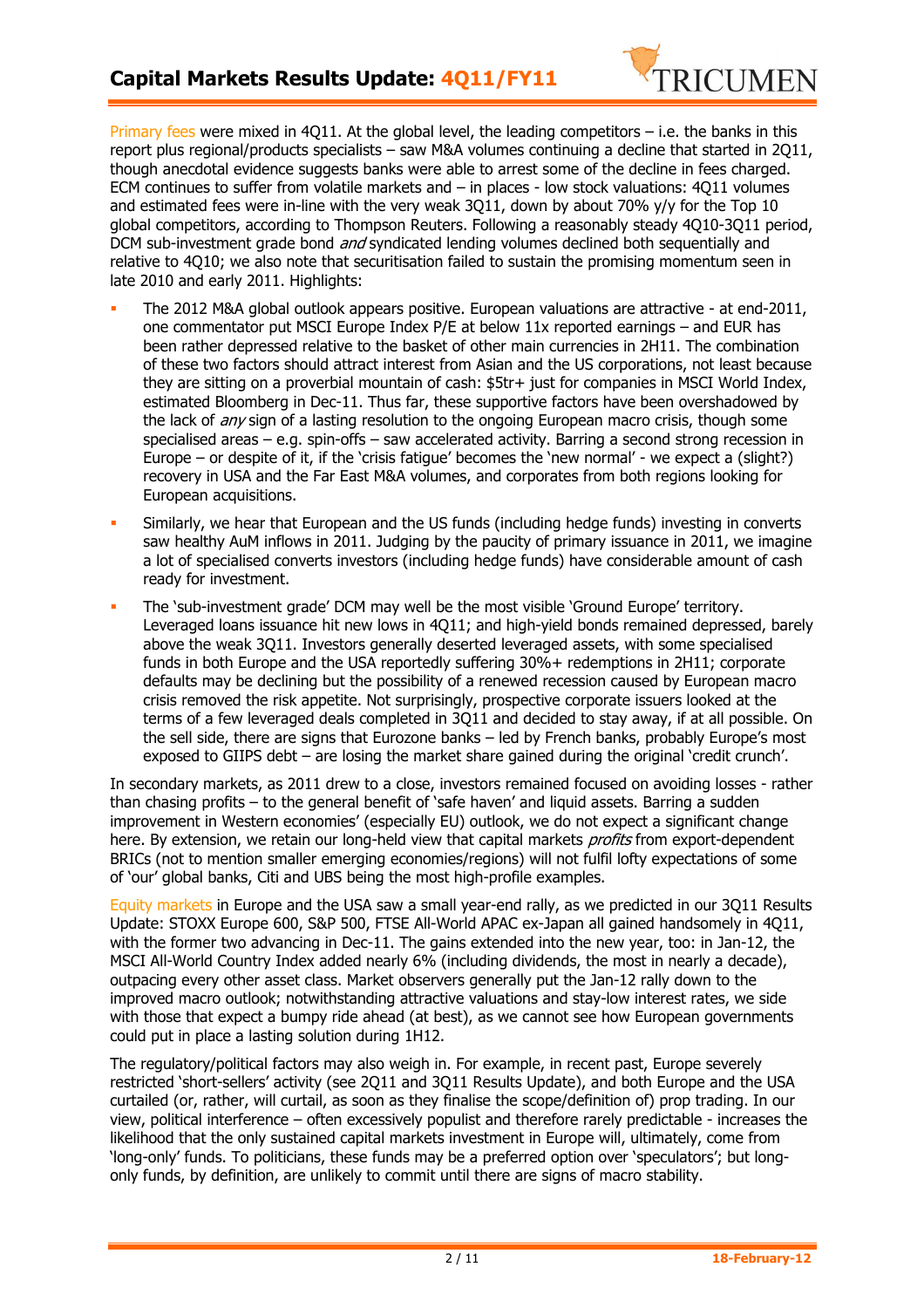

The leading capital markets players featured in this report suffered, on average, a 27% y/y decline in non-prop equity revenues in 4Q11, a decline driven by weakness in cash and derivatives. Highlights:

- The absence of macro improvement in Europe may lead to (further) reduction in trading volume and hence 'traditional'/voice-brokered equity trading revenue. The fixed cost component of this business being relatively high, we expect banks will increasingly shift resources (including staff) away from cash equity trading and into flow derivatives, a trend we commented on in previous publications. As an aside, Citi recently suggested that ETFs – hardly the most complicated instruments available – achieve margins approximately 3x above purely electronic cash trading.
- Centralised clearing is widely expected to impact the profitability of OTC derivatives (across equity and fixed income) offerings, mainly due to the higher cost of collateral management and infrastructure. This trend may be most visible in the fragmented APAC market, where the business may well move to large banks and regional hubs.
- In Jan-12, rumours surfaced that Samsung Securities in a sharp reversal of regional expansion following the 2008 crisis and a high-profile hiring of ex-CS Sung-June Hwang as ex-South Korea APAC CEO in 2010 - was shutting down APAC operations outside Korea. Ex-Korea, the firm is small (130-160 staff in the region, 100 of them in Hong Kong, according to Reuters, compared to 3,700 total employees) and focused on 'traditional' equity brokerage and research business. In short, hardly the regional bellwether; still, we see this as an extension of the trend we have commented on since late 2009: the competition has thinned the equity brokerage margins to the point where smaller players/newcomers struggle to (profitably) compete. We doubt this will change anytime soon, for three reasons. First, the market is concentrated: our local sources generally put the market share of institutional fee pool of the Top 10 APAC ex-Japan players at about 80%, but Top 3 peers may be taking in as much as one-third of the regional total, giving them a considerable staying power. Second, the leaders are hardly sitting still: e.g. in Apr-11, Credit Suisse – with sales/trading capability in 16 APAC markets – officially commenced local operation in Philippines, to our knowledge the first global player to have done so. In summary, barring an improvement in the region's economic outlook, we expect incumbents to increase their dominance in 2012; and announce redundancies along the way.
- We expect 1H12 will prove tough for prime brokers. While global providers with strong balance sheets (including the banks in this report) may benefit from hedge funds generally abandoning the 'multiple broker' model, gains in the wider industry may be offset by factors rendering stockpicking difficult, or worse: we highlight volatility (as seen in late 2H11) and high correlation between global markets. Among other significant trends in 2012 we expect: (1) macro and special situation funds' will continue to increase their share of the institutional wallet during this period; (2) following the collapse of MF Global in Oct-11, counterparty risk will likely remain the key consideration for investors. The custody model – or variants which move client's money to a separate account under certain conditions, some of which are tied to brokers' CDS spread – is very much on the providers' agenda, as are (3) innovative solutions from industry participants and providers. For example, Goldman Sachs Asset Management (see Company Section) in 2011 raised \$600m of institutional money for a new fund-of-funds which will seed 8-10 hedge funds; GS would earn fees on AuM managed by its fund and from trading with hedge funds it seeded.

In Fixed income markets, the US Government (shouldering the  $4<sup>th</sup>$  consecutive quarter of US\$1tr+ budget deficit) likely benefited from the investors' caution reluctance to invest in European sovereign paper. Ignoring the Aug-11 S&P sovereign downgrade (probably because that was priced in well before S&P put the proverbial pen to the proverbial paper), investors in 2011 pushed the demand for US Government debt to record levels; the 20-Dec-11 auction of 4-week T-bills drew demand 9x above the \$30bn offered – despite these bills paying no interest.

In currencies, as interest in carry trades continued dwindling (thus weakening some of the major emerging markets currencies), investors piled into liquid assets: JPY gained against every other major currency, followed by GBP, CHF (in spite of the Swiss Government's decisive intervention) and, of course, the US\$. On a related note, with advisory and capital markets businesses languishing, we would not be surprised to see FX, (corporate) bond and commodity traders becoming the favoured sounding board for Boards of Directors.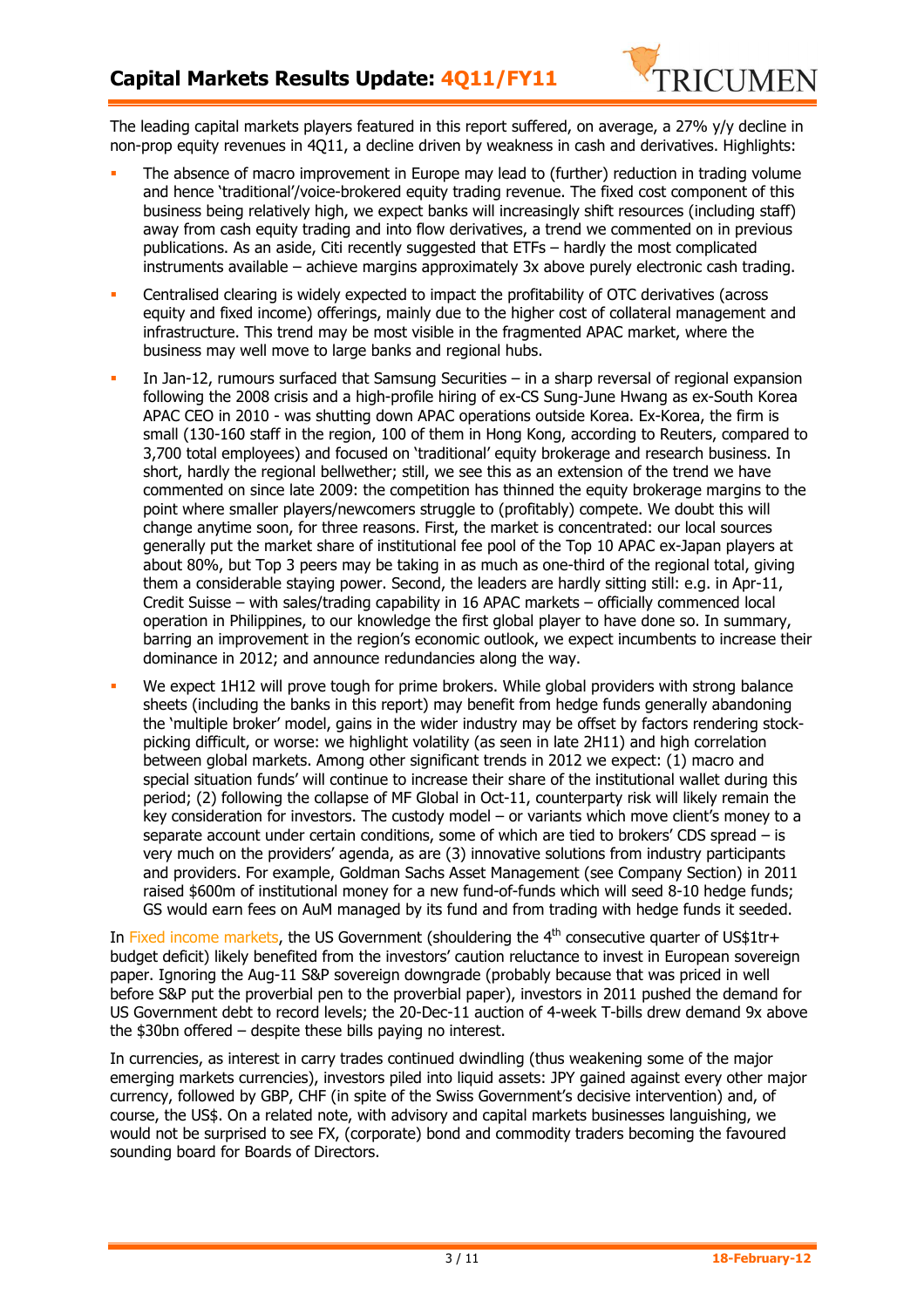

The overall fixed income markets 4Q11 revenue for the banks in this report was flat y/y, but up 22% relative to 3Q11; the robust sequential performance, however, was mostly due to credit trading recovering from - i.e. not suffering losses to the extent seen in – the previous quarter. Commodities underperformed, declining 41% y/y and 13% q/q. Highlights:

- With the wholesale review of the composition of risk-weighted assets (RWA) accelerating, banks are increasingly focused on the underlying RoRWA profitability of their individual FICC product mix. It seems to us that, thus far, the industrywide scaling down of RWA-intensive FICC business lines – primarily securitisation, long-dated and/or complex rates, correlation, and some credit risk, especially in Europe – shifted client flows from one set of big banks to their immediate peers. It is difficult to foretell the ultimate extent of the change, and what the industry will look like by the time the new 'state of play' is settled. Exiting/downsizing businesses selectively is, at best, a huge challenge, so we expect reorganisation-related losses along the way.
- We do not expect a recovery in European high-yield market revenues in 2012. A mere suggestion of a renewed recession in Europe (in our view, not at all an unlikely prospect) would probably tip the balance firmly against sub-investment grade borrowers, so we believe investors will take the view that the downside is a lot bigger than the potential upside - and stay away. We also hear that in the USA, secured bonds and loans form an increasingly important 'top-up' to HY product.
- In an interesting development in the subprime saga, The New York Fed in Jan-12 sold subprime bonds with the face value of \$7bn to Credit Suisse. The sale was competitive, but private, so the proceeds from bonds – which were part of the Maiden Lane II assets, managed by BlackRock Solutions – will not be publicly announced until Apr-12. The bank's winning bid beat offers from the units of GS (which originally approached BlackRock with a proposal to buy a portion of Maiden Lane II assets), Barclays Capital, and Bank of America/Merrill Lynch. This could be interesting, and not only because of how it relates to Basel 3-mitigation efforts (especially in view of Swiss regulators' 'gold plating' capital requirements): Credit Suisse's bold investment may suggest the market has bottomed out. If so, there could be plenty more such securities looking for a new home: \$1.2tr held by European and the US financial institutions (20%+ of which is in banks), according to one estimate quoting Barclays Capital.
- In our Jan-12 report on munis, we acknowledged that the market remains under pressure, but still took a cautiously positive view of the outlook, based on (1) the resilient trading volumes; (2) evolution in the investor 'mix' and (3) some of the key players hiring in 2011.
- In Commodities, 4Q11 saw hedge funds reducing their trading levels; and, as expected (3Q11 Results Update), banks are indeed reviewing the size of their Commodities teams: among the players we follow, Barclays Capital, JPM, Societe Generale and UBS all reduced the headcount and/or the scope of operations in Nov/Dec-11. As the market continues to reshape itself, we expect four main trends in 2012. First, barring some new macro calamity, Asia will continue to grow in importance, propelled by demand from financing clients building new infrastructure especially in Australia and Indonesia, and from investor clients such as pension funds, sovereign wealth funds and private clients. Second, metals and agriculture will continue to fare better than energy, especially in physical trading; we expect JPM will be the key beneficiary of this trend, having emerged as the client's favourite in 2011. Third, the increasing importance of highly customised hedging solutions, although the corporate market will remain highly competitive. Fourth, Tier 2 trading firms may find themselves severely short of funding following BNPP, Credit Agricole and maybe Societe Generale decision to reduce the scope of their trade finance activities announced near the end of 2011; a sell-off of inventories may well depress price of various commodities.

On the operating cost front, the 'bonus wars' – the public outcry against vast bonuses of 'bankers', the critics of whom rarely trouble themselves with a more precise description – is well underway. In what could prove to have been a watershed moment, the UK Government (the majority owner of RBS) pressured RBS' CEO Hester to give up his £963k bonus (all-shares, deferred to 2014) for FY11. Even leaving aside the question of whether RBS should be governed by its Board of Directors (which awarded the bonus) or directly by members of the UK Government, to us, it is by no means clear that he has not earned this bonus (his second since he joined RBS in 2008) for carrying out rather difficult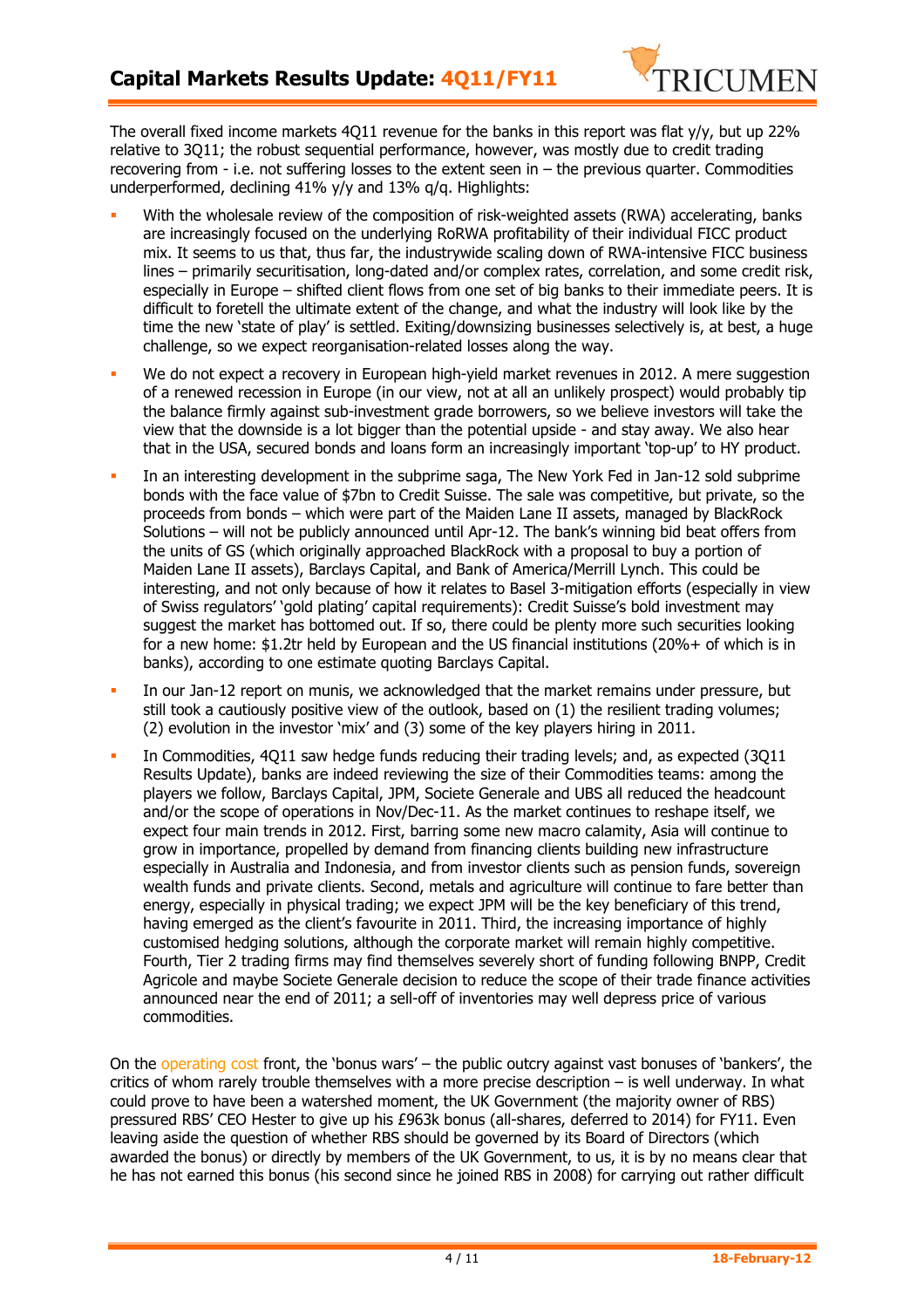

restructuring of RBS. Elsewhere, our research suggests that top global banks, on average, reduced FY11 'front line' bonus pool for middle-ranked and senior staff in London and the USA by 35-45% versus FY10 (in US\$). Areas of particular weakness (e.g. credit trading) are said be down as much as 70%+; and 'doughnut' bonuses are moving deep into senior ranks.

There is little doubt that banks invested a good portion of 4Q11 'managing expectations'; a number of them announced wide-ranging caps on individual bonuses; and in Feb-12, Goldman Sachs and Morgan Stanley publicly stated their intent to clarify their clawback policies, which are expected to cover both employees *and* their supervisors. Perhaps not surprisingly, anecdotal evidence suggests that the level of employee dissatisfaction is lower than could have been expected, even though the current-year discretionary bonus pools of nine leading investment banks plunged, on average, 15-50% FY11/FY10 (albeit with huge differences between activity/asset classes/departments), compared to 14% fall in revenue and 6% in the overall comp & benefits.



**Capital Markets Revenue & Comp & Benefits** (TRIC definitions, global, FY11/FY10, US\$m)

Source: Tricumen analysis, banks. Notes: (1) Revenue is post-writedowns, excludes CVA/DVA/equivalent and one-offs. (2) Total period staff compensation & benefits: salary, discretionary bonus, amortised equity awards and equivalents, severance costs. Excludes UK bonus tax, largely booked in 2Q10. (3) 'Front-line staff' bonus. Includes unrestricted cash, sign-on payments, unamortised equity awards and equivalent. Excludes salary, severance costs, amortised equity awards, and UK bonus tax.

In the 1Q11 Results Update, we commented on the regulators the world over introducing stringent new regulation/'guidelines' on bonuses. We have followed regional comp trends and dynamics across capital markets products since, continually refining our operating costs modelling.

The new regulation was designed to curtail the much-derided culture of short-term rewards by deferring a major portion of the discretionary element of overall compensation & benefits. In response, most banks increased basic salaries, while reducing the discretionary component of comp; by the FY10 bonus round, the size (and shape: cash/shares/clawbacks<sup>2</sup>/etc) of the deferred portion quickly became as important as – if not more than – the overall comp package in the competition for top staff. In London/EMEA, Goldman Sachs and JPM – both having weathered the credit crunch better than most – and somewhat surprisingly Citi, were all said to favour cash bonus over alternatives, paying out between 65-75% of total comp in that way. We hear Bank of America, Deutsche Bank, and Morgan Stanley were at the other end of the scale, deferring far greater-than-necessary portion of the comp packages. Credit Suisse was somewhere in between these two groups, focused instead on its highly imaginative pay structures, which reportedly range from handing out shares in HY corporate bonds and loans backed by commercial mortgages in 2008 (which, incidentally, did far better in 2009 and 2010 than the bank's share price, according to public sources) to bonds referencing portfolio of derivatives counterparty risk ('PAF2') in the current bonus season. With cash bonuses becoming endangered species, we expect Credit Suisse-like comp 'model' – with its attendant transfer of financial exposures to staff – will spread.

 $\overline{a}$ 

 $^2$  In Feb-12, Goldman Sachs and Morgan Stanley publicly stated their intent to clarify their clawback policies; the new policies are expected to cover both employees and their supervisors.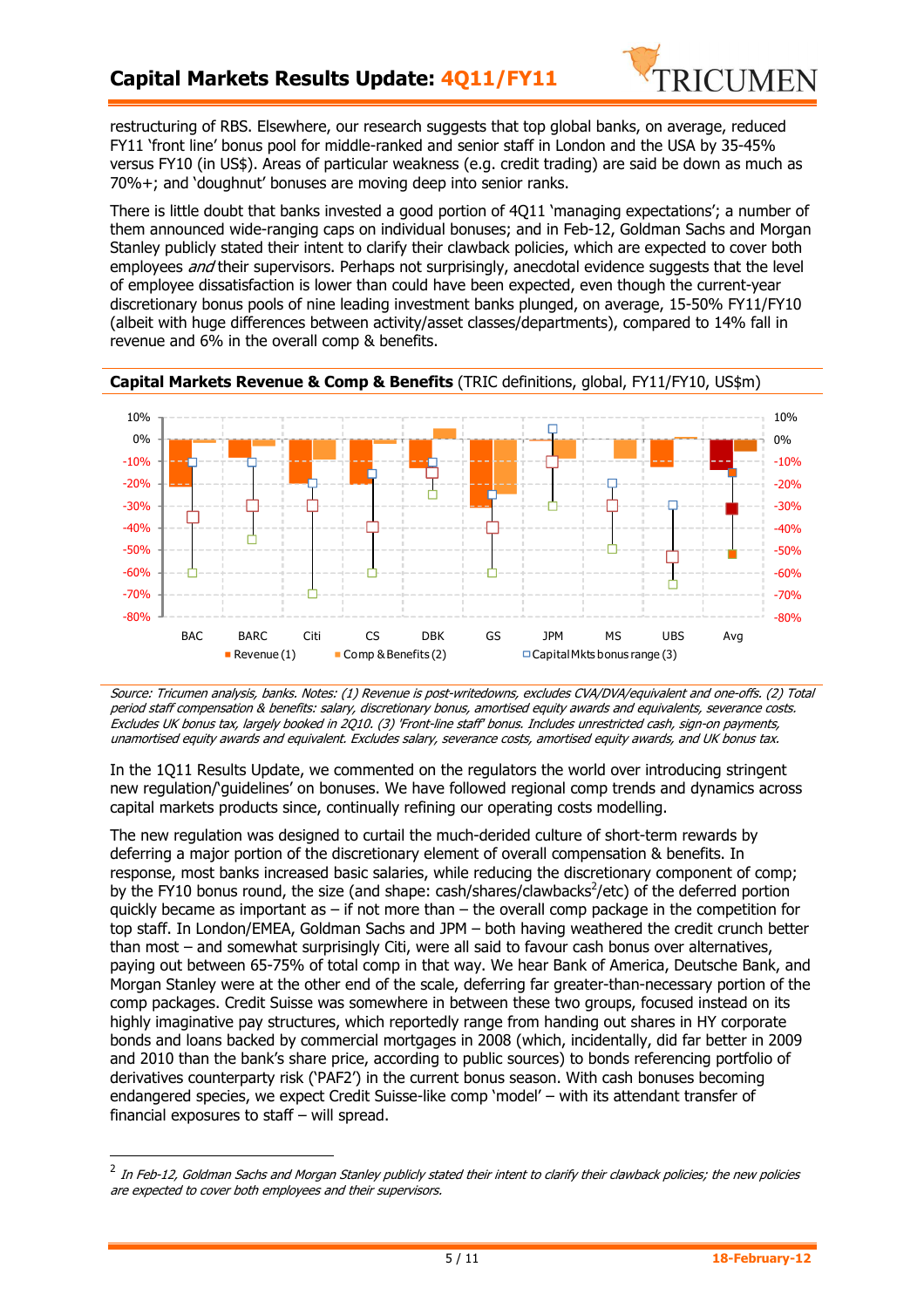

A year on from first visible effects of the original regulatory push against bonuses, it is difficult to identify tangible benefits to banks and their employees, shareholders (including the long-suffering 'taxpayer') or indeed, the wider public. Banks' earnings in 2H11 were, on the whole, depressed, so we doubt FY11 bonuses would have been generous even without the regulatory/political pressure; and that's before various costs (or foregone income) of RWA mitigation, restructuring, right-sizing etc incurred in 2011 are taken into account. Further, there is little doubt that shrinking the cash element of the discretionary bonus reduced banks' cost flexibility, which in turn may have exacerbated the extent of redundancies announced from the start of 2H11 to date.

Finally, a surge in deferred bonuses dramatically lowers the transparency of banks' reporting; perhaps not for regulators who presumably get to scrutinise the internal detail of pay packages, but certainly to outside investors. We expect that unpicking current-vs-deferred comp & benefits – and therefore underlying profit margins – will be *the* focus of the analyst community in the coming quarters.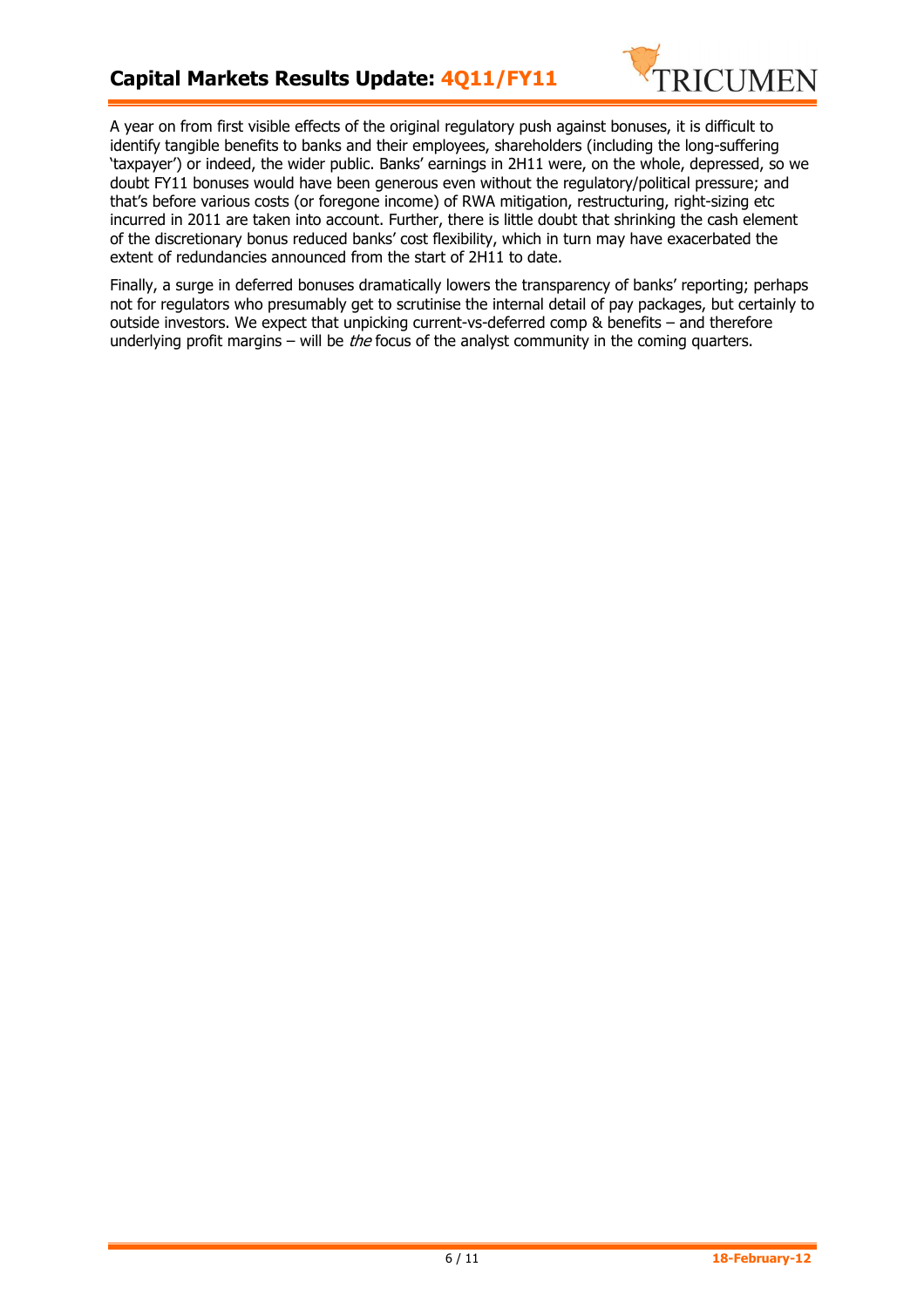

# Results Summary

#### **Product Revenue: Summary**

(Peer Group Average\*, TRIC product definitions, post-writedowns, US\$m, Level 1 estimate)

|                               | <b>FY09</b> | 1010  | 2010  | 3010           | 4Q10  | <b>FY10</b> | 1Q11  | 2Q11  | 3Q11   | 4Q11  | FY11 4Q11/4Q10: Top 3 growth |
|-------------------------------|-------------|-------|-------|----------------|-------|-------------|-------|-------|--------|-------|------------------------------|
| <b>Total: TRIC definition</b> | 20,206      | 373   | 4.135 | 3.749          | 4.152 | 18,409      | 5.665 | 4.461 | 2.691  | 2.651 | 15,467 MS / Citi / UBS       |
| Primary                       | 3,142       | .179  | .045  | 767            | 1,368 | 4,360       | 1.210 | .222  | 784    | 737   | 3,952 BARC / BAC/MER / JPM   |
| <b>DCM</b>                    | 1,083       | 373   | 266   | 128            | 257   | 1,024       | 268   | 212   | 94     | 197   | 770 CS / MS / BAC/MER        |
| Loan Orig & Synd              | 597         | 211   | 247   | 223            | 332   | 1,012       | 284   | 338   | 244    | 207   | 1,073 Citi / BARC / JPM      |
| Securitisation                | $-670$      | 173   | 151   | $-7$           | 106   | 423         | 178   | 82    | 81     | $-28$ | 313 MS / GS / DBK            |
| <b>ECM</b>                    | 1,171       | 212   | 168   | 170            | 362   | 912         | 224   | 262   | 116    | 116   | 717 BARC / BAC/MER / CS      |
| M&A                           | 961         | 211   | 214   | 253            | 311   | 988         | 256   | 328   | 249    | 245   | 1,078 UBS / DBK / JPM        |
| Secondary                     | 17,175      | 116   | .124  | 2.844          | 2,693 | 13,777      | 4,404 | 3,199 | 1,952  | 1,858 | 11,412 MS / UBS / Citi       |
| <b>FX</b>                     | 1,771       | 1,017 | 886   | $-518$         | 401   | 1,786       | 460   | 420   | 425    | 392   | 1.698 MS / BNPP / Citi       |
| Rates                         | 5,108       | 1,104 | 842   | 884            | 530   | 3,360       | 995   | 770   | 609    | 547   | 2.919 MS / UBS / JPM         |
| Credit                        | 3,060       | 1,150 | 219   | 1,264          | 352   | 2,983       | 1.163 | 676   | 36     | 32    | 1,906 UBS / Citi / MS        |
| Commodities                   | 1,130       | 243   | 278   | $\overline{2}$ | 242   | 766         | 267   | 142   | 200    | 136   | 745 BNPP / BAC/MER / DBK     |
| EQ Cash                       | 1,643       | 383   | 249   | 391            | 352   | 1,374       | 426   | 323   | 308    | 268   | 1,325 BAC/MER / MS / GS      |
| EQ Derv&Conv't                | 2,047       | 620   | 335   | 477            | 451   | 1,883       | 611   | 508   | 322    | 261   | 1,701 MS / GS / DBK          |
| Prime services                | 870         | 194   | 225   | 163            | 203   | 786         | 207   | 212   | 199    | 191   | 809 UBS / GS / JPM           |
| Prop Trading                  | 1,545       | 405   | 91    | 181            | 162   | 839         | 274   | 147   | $-146$ | 32    | 308 SG / BNPP / BARC         |
| <b>Principal Inv</b>          | $-111$      | 78    | $-35$ | 139            | 90    | 272         | 51    | 40    | $-45$  | 56    | 103 DBK / GS / MS            |

\* (1) Peers: BAC/MER, BNPP, BARC, Citi, CS, DBK, GS, JPM, MS, SG, UBS. (2) 'Averages are calculated on a line-by-line basis.

#### **Product Revenue: Absolute\* 4-quarter moving average** (TRIC product definitions, post-writedowns, US\$m, Global Level 1 estimate)



Source: Tricumen. <sup>(1)</sup> Bubble size = absolute revenue; empty bubbles = negative revenue; missing bubbles = no revenue.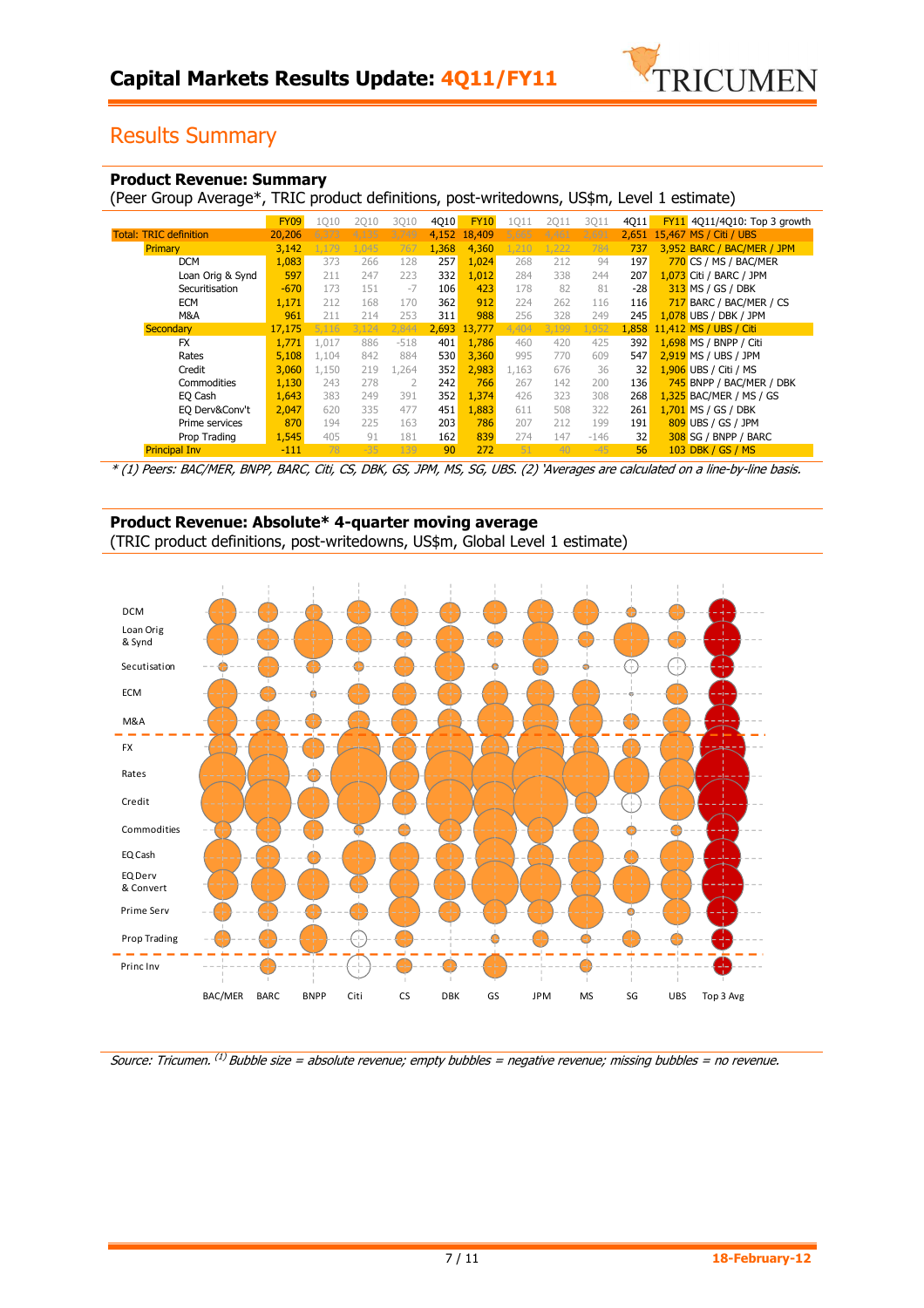

| 4Q11/4Q10 (TRIC product definitions, post-writedowns, % change, Global Level 1 estimate) |                         |                         |                         |               |               |                         |                          |                         |               |                         |         |                               |
|------------------------------------------------------------------------------------------|-------------------------|-------------------------|-------------------------|---------------|---------------|-------------------------|--------------------------|-------------------------|---------------|-------------------------|---------|-------------------------------|
|                                                                                          | <b>BAC/MER</b>          | <b>BARC</b>             | <b>BNPP</b>             | Citi          | CS            | <b>DBK</b>              | GS                       | <b>JPM</b>              | <b>MS</b>     | <b>UBS</b>              | Top 25% | Bottom 25%                    |
| Total capital markets                                                                    | ď                       | ∕₽                      | $\bigoplus$             | ⇧             | ⊕             | $\overline{\mathbf{L}}$ | $\overline{\mathcal{L}}$ | $\Rightarrow$           | ⇑             | $\Rightarrow$           | $-21%$  | $-45%$                        |
| Primary                                                                                  | 企                       | ♦                       | $\Rightarrow$           | ┺             | ┺             | ⇩                       | ┺                        | 企                       | $\Rightarrow$ | $\overline{\mathbb{U}}$ | $-41%$  | $-48%$                        |
| <b>DCM</b>                                                                               | ⇑                       | ⇨                       | ┺                       | $\Rightarrow$ | ┺             | $\Rightarrow$           | 企                        | $\overline{\mathbf{L}}$ | 4P            | ┺                       | $-47%$  | $-60%$                        |
| Loan Orig & Synd                                                                         | $\Rightarrow$           | $\Rightarrow$           | ⊕                       | ⇑             | ┺             | $\sqrt{2}$              | ⇑                        | $\Rightarrow$           | ⇑             | ┺                       | $-20%$  | $-37%$                        |
| Securitisation                                                                           | $\Rightarrow$           | ⇑                       | ⊕                       | ┺             | $\Rightarrow$ | ⇑                       | $\sqrt{2}$               | ┺                       | ┺             | N/M                     | $-6%$   | $-67%$                        |
| <b>ECM</b>                                                                               | ⇑                       | ⇑                       | ⇩                       | ⇩             | ⇑             | ⇩                       | $\Rightarrow$            | $\Rightarrow$           | $\Rightarrow$ | JĻ                      | $-62%$  | $-76%$                        |
| M&A                                                                                      | $\Rightarrow$           | $\overline{\mathbb{L}}$ | $\overline{\mathbb{U}}$ | $\Rightarrow$ | ⇩             | 企                       | $\color{red}$            | 一                       | $\Rightarrow$ | 仐                       | $-11%$  | $-39%$                        |
| Secondary                                                                                | $\Rightarrow$           | $\Rightarrow$           | $\overline{\mathbb{U}}$ | ⇑             | ⊕             | $\overline{\mathbb{U}}$ | $\sqrt{2}$               | $\Rightarrow$           | ⇑             | ⇑                       | $-10%$  | $-46%$<br>-------<br>-------- |
| <b>FX</b>                                                                                | ₩                       | ⊕                       | ⇑                       |               | ₩             | $\Rightarrow$           | $\Rightarrow$            | $\Rightarrow$           | 1             |                         | 9%      | $-6%$                         |
| Rates                                                                                    | $\Rightarrow$           | ┺                       | N/M                     | ⇑             | ┺             | $\overline{\mathbf{L}}$ | $\overline{\mathbb{U}}$  | ⇑                       | ⇑             | $\Rightarrow$           | 55%     | $-16%$                        |
| Credit                                                                                   | ┺                       | ץ                       | $\Rightarrow$           | ⊕             | N/M           | N/M                     | $\overline{\mathbf{L}}$  | ⇑                       | ⊕             | $\Rightarrow$           | $-7%$   | $-52%$                        |
| Commodities                                                                              | $\Rightarrow$           | $\color{red} \bigoplus$ | ⇑                       | N/M           | N/M           | ⊕                       | ⇑                        | $\overline{\mathbb{J}}$ | ⇩             | N/M                     | 0%      | $-30%$                        |
| EQ Cash                                                                                  | ⇑                       | ┺                       | $\Rightarrow$           | $\Rightarrow$ | ⊕             | $\mathbb J$             | ⇑                        | $\Rightarrow$           | ⇧             | ┺                       | $-19%$  | $-42%$                        |
| EQ Derv & Converts                                                                       | ⇩                       | ⊕                       | ⇑                       | ┺             | N/M           | $\Rightarrow$           | ⇑                        | $\Rightarrow$           | ⇧             | ┺                       | $-29%$  | $-51%$                        |
| Prime services                                                                           | $\overline{\mathbb{U}}$ | ⇨                       | ⇨                       | ┺             | ┺             | ⇩                       | ⇑                        | $\Rightarrow$           | ⇑             | ⇧                       | 0%      | $-25%$                        |
| Prop Trading                                                                             | N/M                     | ⇨                       | ⊕                       | N/M           | N/M           | N/M                     | N/M                      | ⇨                       | $\bigcup$     | N/M                     | 44%     | $-37%$                        |
| Principal Inv                                                                            | N/M                     | $\Rightarrow$           | N/M                     | N/M           | N/M           | ങ                       | $\overline{\mathbf{L}}$  | N/M                     |               | N/M                     | 1%      | $-57%$                        |

#### **Product Revenue: Momentum\***

**FY11/FY10** (TRIC product definitions, post-writedowns, % change, Global Level 1 estimate)

|                       | BAC/MER | <b>BARC</b>             | <b>BNPP</b>   | Citi                    | <b>CS</b>               | <b>DBK</b>    | GS                      | <b>JPM</b>              | <b>MS</b>     | SG                      | <b>UBS</b>    | <b>Top 25%</b> | Bottom 25% |
|-----------------------|---------|-------------------------|---------------|-------------------------|-------------------------|---------------|-------------------------|-------------------------|---------------|-------------------------|---------------|----------------|------------|
| Total capital markets |         | $\bigoplus$             | $\Rightarrow$ | ⊕                       | ⊕                       | $\Rightarrow$ | ⊕                       | ⇑                       | ⇑             | ┺                       | $\Rightarrow$ | $-11%$         | $-21%$     |
| Primary               | ⇑       | ⊕                       | $\Rightarrow$ | ⊕                       | $\overline{\mathbb{L}}$ | 企             | $\Rightarrow$           | $\Rightarrow$           | 企             | ┺                       | ⇩             | $-5%$          | $-13%$     |
| <b>DCM</b>            | ⇨       | J,                      | 다)            | $\overline{\mathbf{L}}$ | ▜▛                      | $\sqrt{2}$    | 42                      | ⊕                       | ⇧             | $\Rightarrow$           | ┺             | $-20%$         | $-33%$     |
| Loan Orig & Synd      | J       | $\overline{\mathbf{L}}$ | ⊕             | $\Rightarrow$           | ⇨                       | ⇩             | ⇑                       | ⇑                       | ⇑             | $\overline{J}$          | $\Rightarrow$ | 45%            | $1\%$      |
| Securitisation        | ⊏       | $\Rightarrow$           | 仆             | ┺                       | ⇑                       | N/M           | J                       | ⊕                       | ⇩             | N/M                     | N/M           | $-22%$         | $-47%$     |
| ECM                   | ⇑       | 仐                       | ∕⊩            | ⊕                       | $\Rightarrow$           | ⇨             | ⊕                       | $\overline{\mathbf{L}}$ | $\Rightarrow$ | ┺                       | ┺             | $-6%$          | $-28%$     |
| M&A                   | ⇑       | $\overline{\mathbf{L}}$ | 企             | $\overline{\mathbf{L}}$ | $\overline{\mathbb{L}}$ | $\Rightarrow$ | $\overline{\mathbf{L}}$ | $\Rightarrow$           | $\Rightarrow$ | $\overline{\mathbf{u}}$ | 个             | 22%            | $-4%$      |
| Secondary             | J       | $\Rightarrow$           |               |                         | 卫                       | $\Rightarrow$ | ┺                       | ⇑                       | 企             | $\Rightarrow$           | ⇑             | $-6%$          | $-24%$     |
| <b>FX</b>             | ┺       |                         |               |                         | ₩                       | $\Rightarrow$ | $\overline{\mathbf{L}}$ | $\Rightarrow$           | 1r            |                         | $\bigoplus$   | 2%             | $-10%$     |
| Rates                 | ⊕       | JI,                     | ₹             | $\Rightarrow$           | ⊕                       | ⊕             | $\Rightarrow$           | 仐                       | ⇑             | N/M                     | 1r            | $-5%$          | $-28%$     |
| Credit                | ┺       | ⇑                       | $\Rightarrow$ | ┺                       | ⊕                       | $\Rightarrow$ | $\overline{\mathbb{L}}$ | ⇑                       | ┺             | <b>17</b>               | ∕ि            | $-23%$         | $-44%$     |
| Commodities           | ⊕       | $\Rightarrow$           | 1r            | ┺                       | ⊕                       | ⇑             | $\overline{\mathbf{u}}$ | $\Rightarrow$           | ⊕             | 42                      | N/M           | 41%            | $-17%$     |
| EQ Cash               | ⇑       | ⇩                       | ∕ि            | ┺                       | ⊕                       | ⊕             | $\Rightarrow$           | $\sqrt{2}$              | ⇑             | $\Rightarrow$           | $\Rightarrow$ | 13%            | $-17%$     |
| EQ Derv&Conv't        | J       | ⇑                       | $\Rightarrow$ | $\overline{\mathbf{L}}$ | ⊕                       | ⊕             | $\bigcirc$              | $\Rightarrow$           | ⇧             | $\Rightarrow$           | ₩             | $-5%$          | $-15%$     |
| Prime services        | ₩       | $\bigoplus$             | J             | $\Rightarrow$           | ⇩                       | ⇩             | $\Rightarrow$           | $\Rightarrow$           | ⇑             | $\overline{\mathbf{L}}$ | ∕⊩            | 5%             | $-16%$     |
| Prop Trading          | J       | ∕ि                      | $\Rightarrow$ | N/M                     | ┺                       | N/M           | ⇩                       | $\Rightarrow$           | ⇩             | $\Rightarrow$           | ⇑             | 16%            | $-56%$     |
| Principal Inv         | N/M     | ץ                       |               | ⊏                       |                         |               |                         | N/M                     | ⇩             |                         | N/M           | $-20%$         | $-61%$     |

Source: Tricumen analysis. \* Arrows show % change rankings versus peers. Up-/down-arrows: top-/bottom-quartile.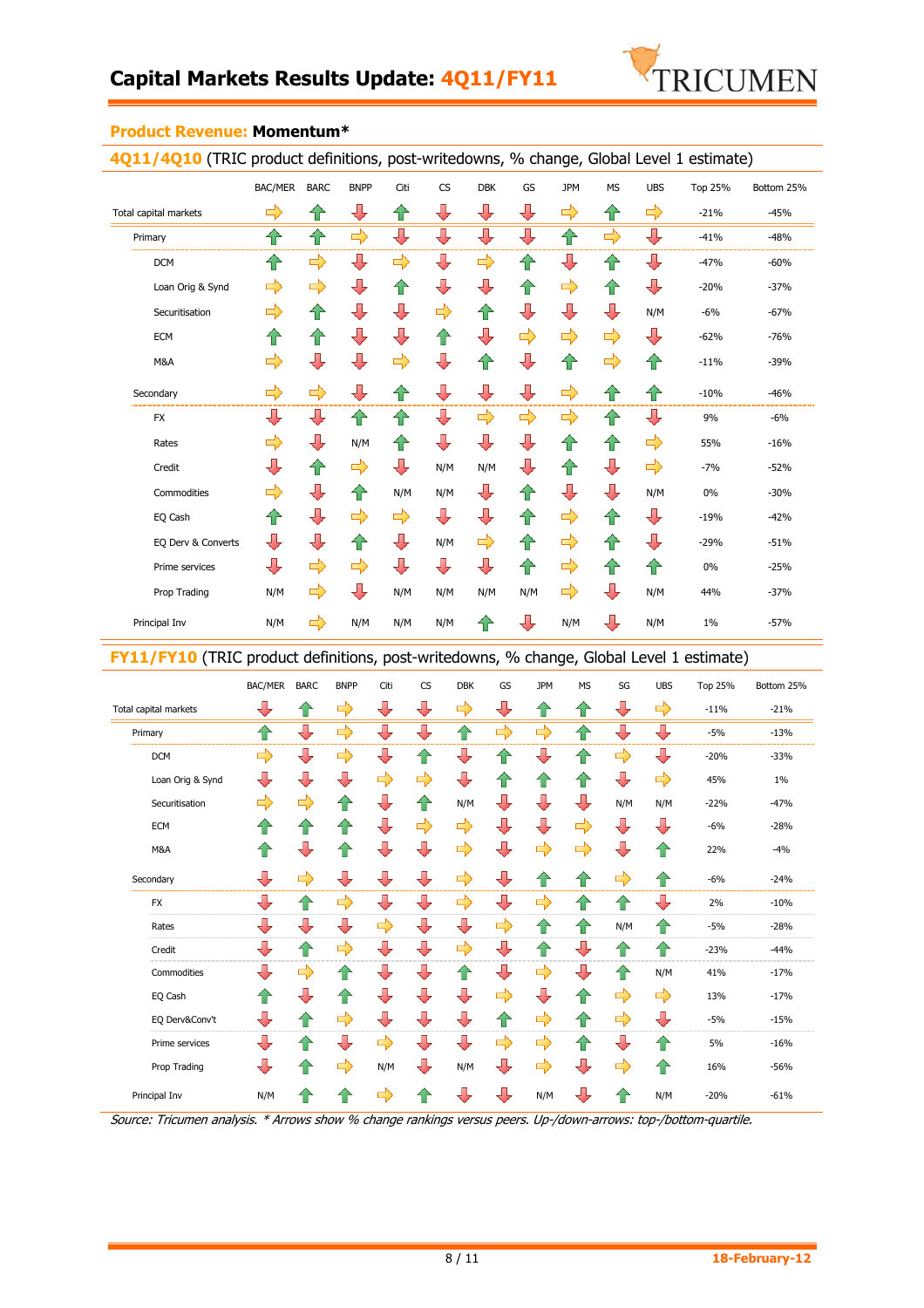

#### **Theme: RWA/capitalisation updates**

In 2Q11, we formally expanded our coverage of global capital markets to include RWA and Capital (alongside VaR and operating costs) and consequently monitor developments in this arena.

#### Part 1 of 2: Basel 3 and GIIPS

We note there is increasing speculation that the two central tenets of Basel 3 calculations may be under threat; and expect the framework to be adjusted yet again, probably during 2012:

 For purposes of RWA calculation – and that's under Basel 3, the new and improved framework, only approved in 2010 - sovereign bonds are defined as risk-free, even though Greece defaulted (the Feb-12 rescue blueprint called for 70%+ loss to bondholders - unsurprisingly, not referred to as 'haircut' anymore - in a voluntary debt exchange, and loans in excess of EUR130bn), and yields on [G]IIPS peers' paper soared since then. Among the ideas being floated to square this particular circle, we note the analysis presented by the UK's FSA chief Adair Turner, from his speech in Frankfurt in Nov-11: '…at the core of the Eurozone's problems was a failure to recognise that sovereign debt issued by a nation which no longer has its own currency is quite different from sovereign debt issued by a currency issuing power.' From a purely financial standpoint – i.e. ignoring a host of potentially explosive (geo)political difficulties such approach could engender – this, to us, seems like a credible starting point for discussion, largely because it reflects the existing reality: regardless of economics, right now no banker wants to spend his days answering questions about GIIPS bonds/loans on his books …

… not least because of the uncertainty arising from ad-hoc regulations and/or (evolving) interpretation of those. Our latest favourite is International Swaps and Derivatives Association's (ISDA) statement from Oct-11, originally related to Greek 50% 'haircut'. Aiming to '…ensure accurate understanding of how credit events are determined for credit default swaps contracts', ISDA stated: 'Based on what we know now, it appears from news reports that the Eurozone proposal involves a voluntary exchange that would not be binding on all holders. As such, it does not appear to be likely that the Eurozone proposal will trigger payments under existing CDS contracts. However, whether or not it does so will be decided by the D[etermination' C[ommittee] on the basis of the specific facts, if a request is made to them.' Coming mere days after Eurozone negotiators reportedly asked Greek debt holders to accept 60% 'haircut' (which then grew to 65- 75% by late Jan-12, according to the private bondholders' chief negotiator Charles Dallara; at end-2011, BNPP Group lifted provisions to 75% of its exposure to Greek debt) and yet reportedly trying to avoid 'a credit event', we see this as hugely important: 'credit event' triggers CDS contracts, but 'voluntary exchange' may not. In the lights of this development, we would expect the debate about banks' true worth to widen to which banks face CDS losses – a tricky task, to say the least.

 Basel 3 also emphasises the importance of liquid assets. With investors busily reducing their GIIPS exposure, how liquid sovereign bonds really are and what could be the substitute for them? High-grade corporate bonds, maybe; but then, which 'grading' could be used globally, seeing as the US' Dodd-frank Act specifically (and justifiably, as we opined in our 3Q11 Review) bars the use of rating agencies' ratings and EU – pointing its proverbial finger at the effect, rather than the cause – in late Jan-12 proposed tougher regulation of rating agencies. Equities, perhaps? Certainly liquid, but also too volatile; and, more importantly, the scale of the demand could well turn out to be so high that every bank would end up buying blue chips/big caps, thus seeding a potentially systemic selling spiral.

Discussions are reportedly underway, with the next update due by early 2Q12, or earlier.

### Part 2 of 2: Financial Stability Board and G-SIFIs

On a related note, Financial Stability Board (FSB) and G20's 4-Nov-11 initial designation of 29 banks (including all 13 of 'our' banks) as global 'systematically important financial institutions' (G-SIFIs) again reminds us of a wise man once saying: 'Every change in legal code is another arbitrage opportunity.'

FSB defines G-SIFIs as '…financial institutions whose distress or disorderly failure, because of their size, complexity and systemic interconnectedness, would cause significant disruption to the wider financial system and economic activity.' Aiming to define a framework '…to strengthen [national]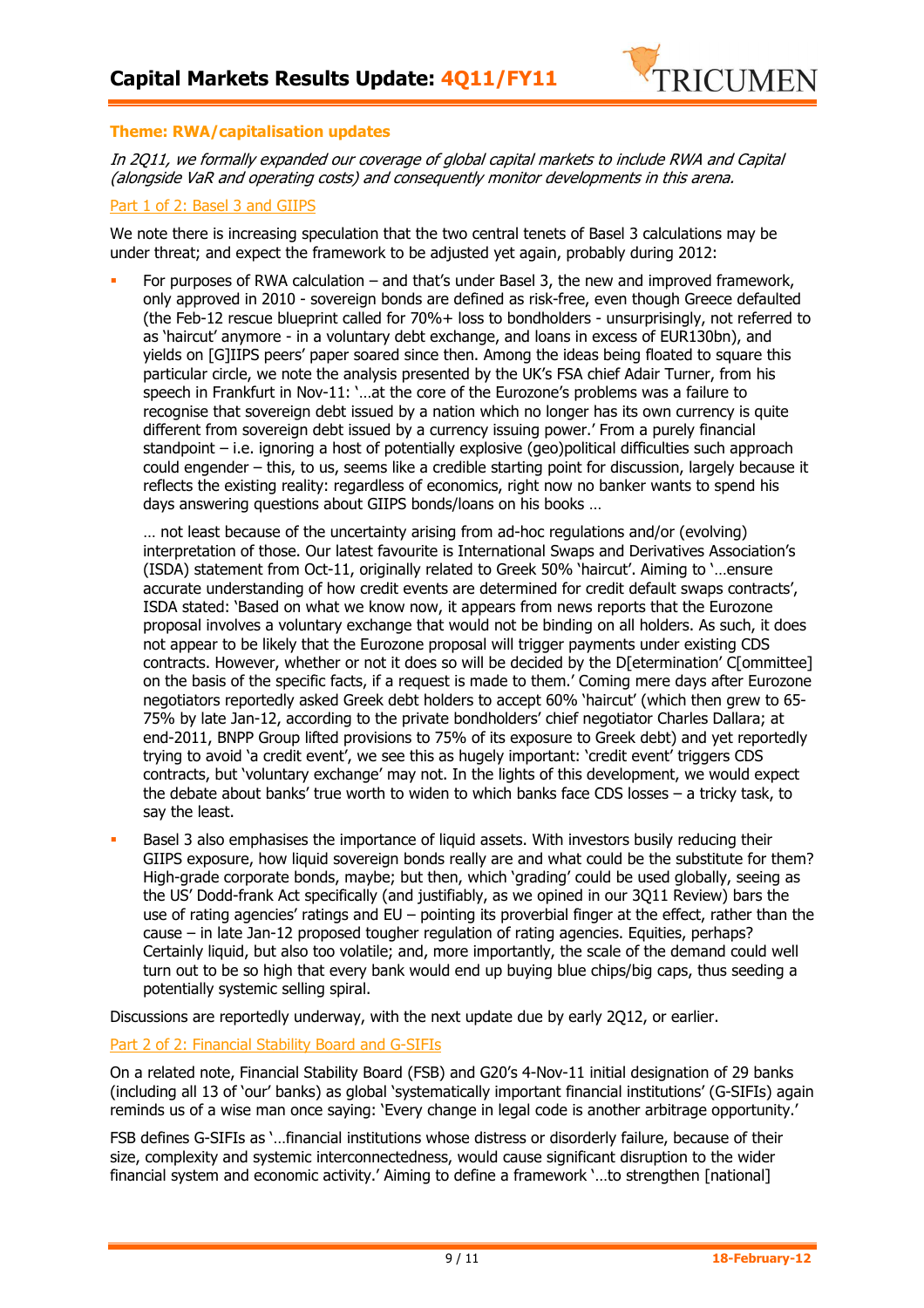

authorities' powers to resolve failing financial firms in an orderly manner and without exposing the taxpayer to the risk of loss', the FSB introduces, among other measures, capital requirements for G-SIFIs that exceed the Basel 3 by 1-2.5% (potentially rising to 3.5%) and should be met by common equity, starting in 2016.

We find the initial list of 29 G-SIFIs somewhat surprising, for two reasons. First, it includes banks that we would see as more important at the national, than the global (or even 'wider', vaguely defined though it is – e.g. EU or the Western world?) financial system: for example, Commerzbank, Lloyds TSB, Nordea. Second, FSB left out banks whose demise/difficulties would, in our view, impact the named G-SIFIs. For example, we rather doubt that investors would not take a long hard view in their exposure to Bank of China (G-SIFI) if any of the other 'Big 4' (ABS, ICB, CCB – none on the G-SIFI list) or even their smaller peers were to stumble. We expect this initial list – which FSB said will be reviewed annually, in November – to grow over time, and not only in response to crises.

Of more immediate importance to the banks on the list is the negative impact of a G-SIFI label on their underlying return on equity (RoE), especially in the environment characterised by falling returns in what were, prior to the Credit Crunch, very profitable banking segments, chief among them capital markets. With Governments now officially committed to supporting them come what may, G-SIFIs could well use this label to their distinct advantage over their smaller peers – even those that proved equal to turbulence of recent years - thus potentially more than offsetting the impact of higher capital requirements. On the funding side, there is little doubt that large banks can source funds – both from customer deposits and wholesale markets - at rates (often substantially) lower than smaller players; we expect G-SIFI label would support this trend. Revenues could, in our view, also benefit: in capital markets specifically, the (perception of) the counterparty risk has in recent years become a key differentiating factor in a number of businesses. It is early days yet, but this initial G-SIFIs designation may well enable big banks to become even bigger; we doubt this was FSB's original intent.